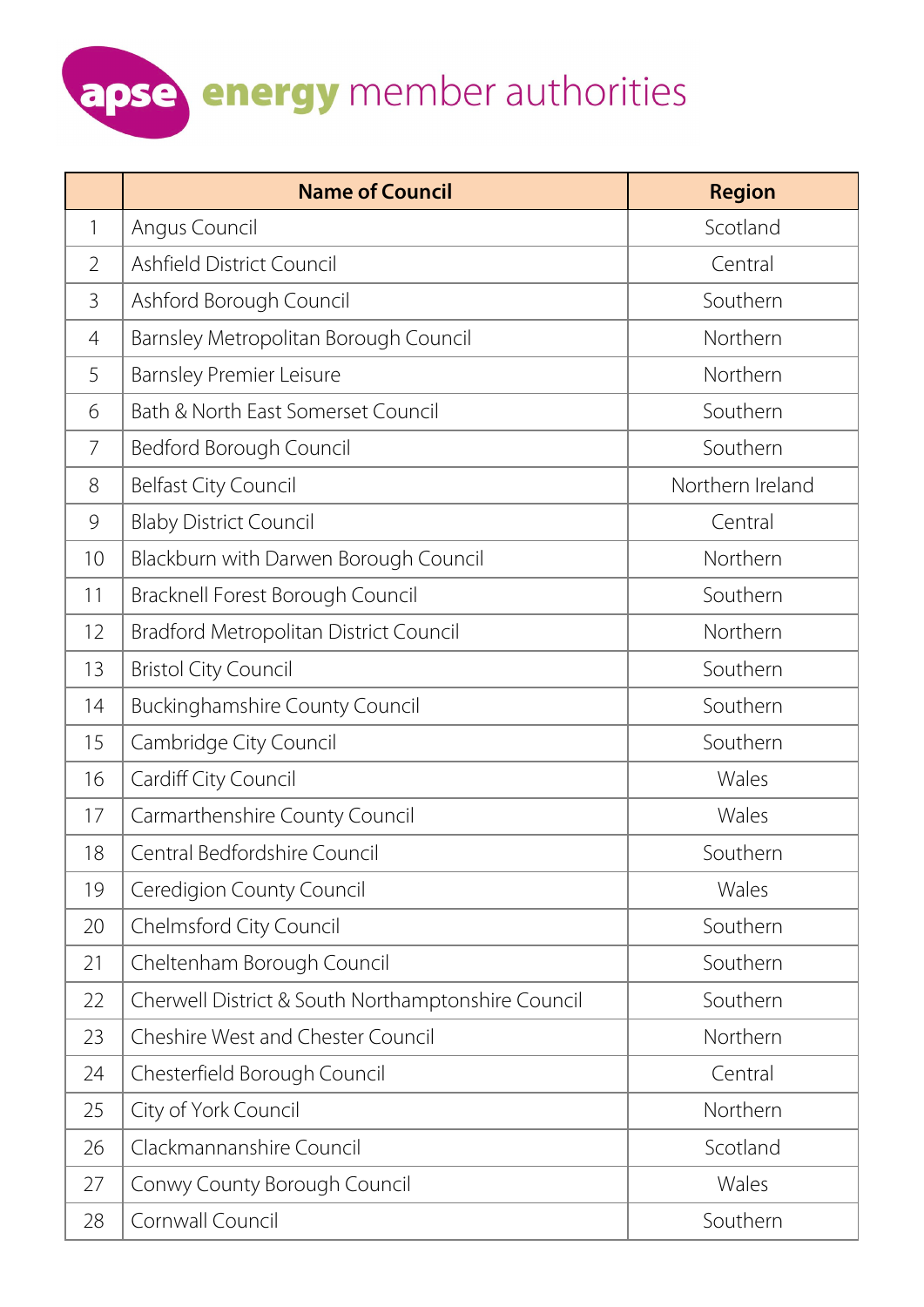|    | <b>Name of Council</b>                     | <b>Region</b>    |
|----|--------------------------------------------|------------------|
| 29 | Coventry City Metropolitan Borough Council | Central          |
| 30 | Dacorum Borough Council                    | Southern         |
| 31 | Darlington Borough Council                 | Northern         |
| 32 | Derby City Council                         | Central          |
| 33 | Derbyshire County Council                  | Central          |
| 34 | Derbyshire Dales District Council          | Central          |
| 35 | Derry City and Strabane District Council   | Northern Ireland |
| 36 | Doncaster Council                          | Northern         |
| 37 | Dumfries & Galloway Council                | Scotland         |
| 38 | Durham County Council                      | Northern         |
| 39 | East Ayrshire Council                      | Scotland         |
| 40 | East Dunbartonshire Council                | Scotland         |
| 41 | East Hertfordshire District Council        | Southern         |
| 42 | East Lothian Council                       | Scotland         |
| 43 | East Renfrewshire Council                  | Scotland         |
| 44 | East Riding of Yorkshire Council           | Northern         |
| 45 | Eastleigh Borough Council                  | Southern         |
| 46 | <b>Falkirk Council</b>                     | Scotland         |
| 47 | Fermanagh and Omagh District Council       | Northern Ireland |
| 48 | Fife Council                               | Scotland         |
| 49 | Flintshire County Council                  | Wales            |
| 50 | Gedling Borough Council                    | Central          |
| 51 | <b>Glasgow City Council</b>                | Scotland         |
| 52 | Guildford Borough Council                  | Southern         |
| 53 | Hertfordshire County Council               | Southern         |
| 54 | High Peak Borough Council                  | Central          |
| 55 | <b>Highland Council</b>                    | Scotland         |
| 56 | Hinckley & Bosworth Borough Council        | Central          |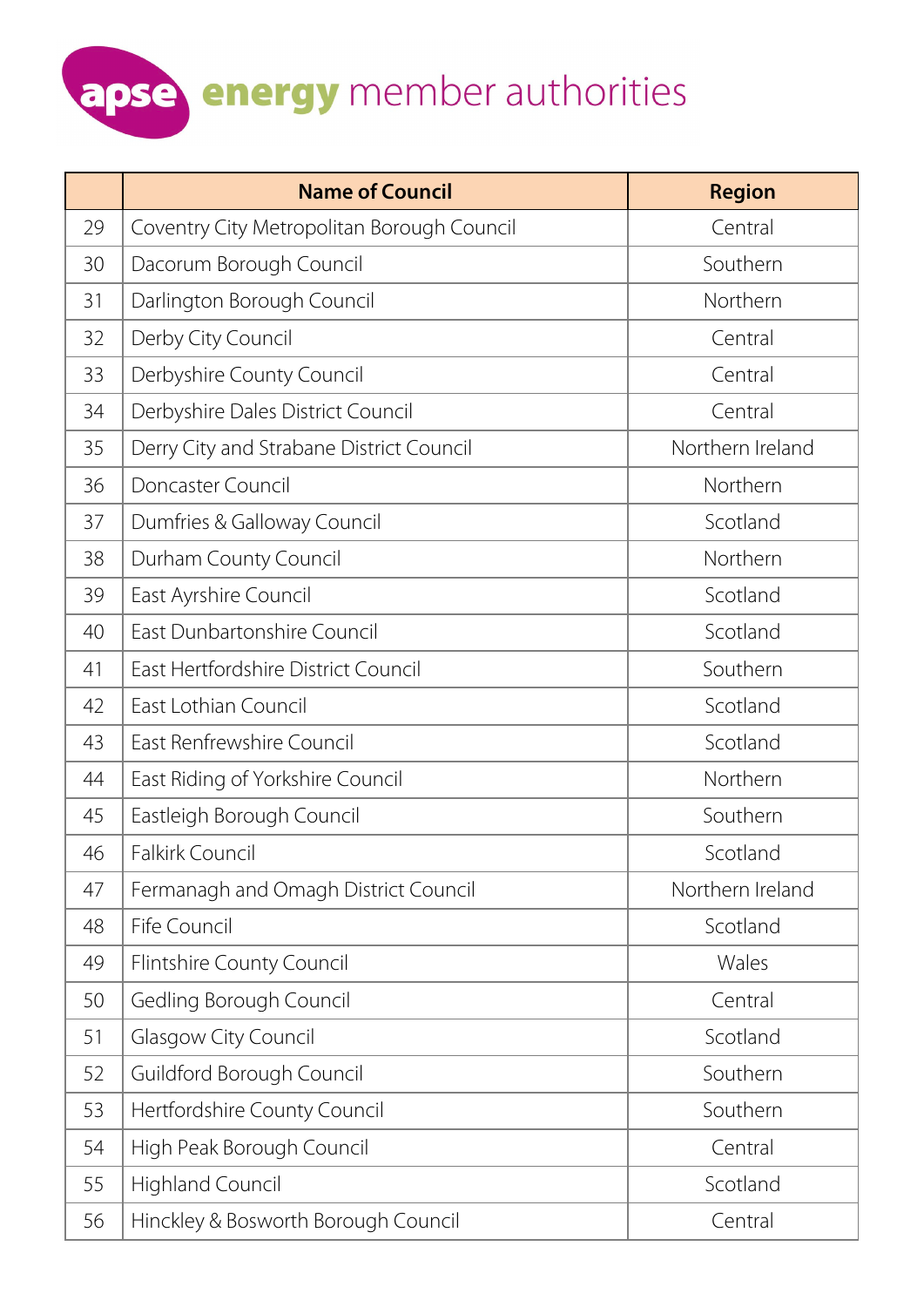|    | <b>Name of Council</b>                         | <b>Region</b>    |
|----|------------------------------------------------|------------------|
| 57 | Ipswich Borough Council                        | Southern         |
| 58 | Isle of Wight Council                          | Southern         |
| 59 | Islington London Borough                       | Southern         |
| 60 | Kent County Council                            | Southern         |
| 61 | Kirklees Council                               | Northern         |
| 62 | Knowsley Metropolitan Borough Council          | Northern         |
| 63 | Lancaster City Council                         | Northern         |
| 64 | Lee Valley Regional Park                       | Southern         |
| 65 | London Borough of Hackney                      | Southern         |
| 66 | London Borough of Havering                     | Southern         |
| 67 | London Borough of Hounslow                     | Southern         |
| 68 | Luton Borough Council                          | Southern         |
| 69 | Maidstone Borough Council                      | Southern         |
| 70 | Mid and East Antrim Borough Council            | Northern Ireland |
| 71 | Middlesbrough Borough Council                  | Northern         |
| 72 | Midlothian Council                             | Scotland         |
| 73 | Newcastle City Council                         | Northern         |
| 74 | North Ayrshire Council                         | Scotland         |
| 75 | North Kesteven District Council                | Northern         |
| 76 | North Northamptonshire Council                 | Central          |
| 77 | North Yorkshire County Council                 | Northern         |
| 78 | Northumberland County Council                  | Northern         |
| 79 | Nottingham City Council                        | Central          |
| 80 | Nottinghamshire County Council                 | Central          |
| 81 | Oxfordshire County Council                     | Southern         |
| 82 | Pembrokeshire County Council                   | Wales            |
| 83 | Preston City Council                           | Northern         |
| 84 | Public Power Solutions/Swindon Borough Council | Southern         |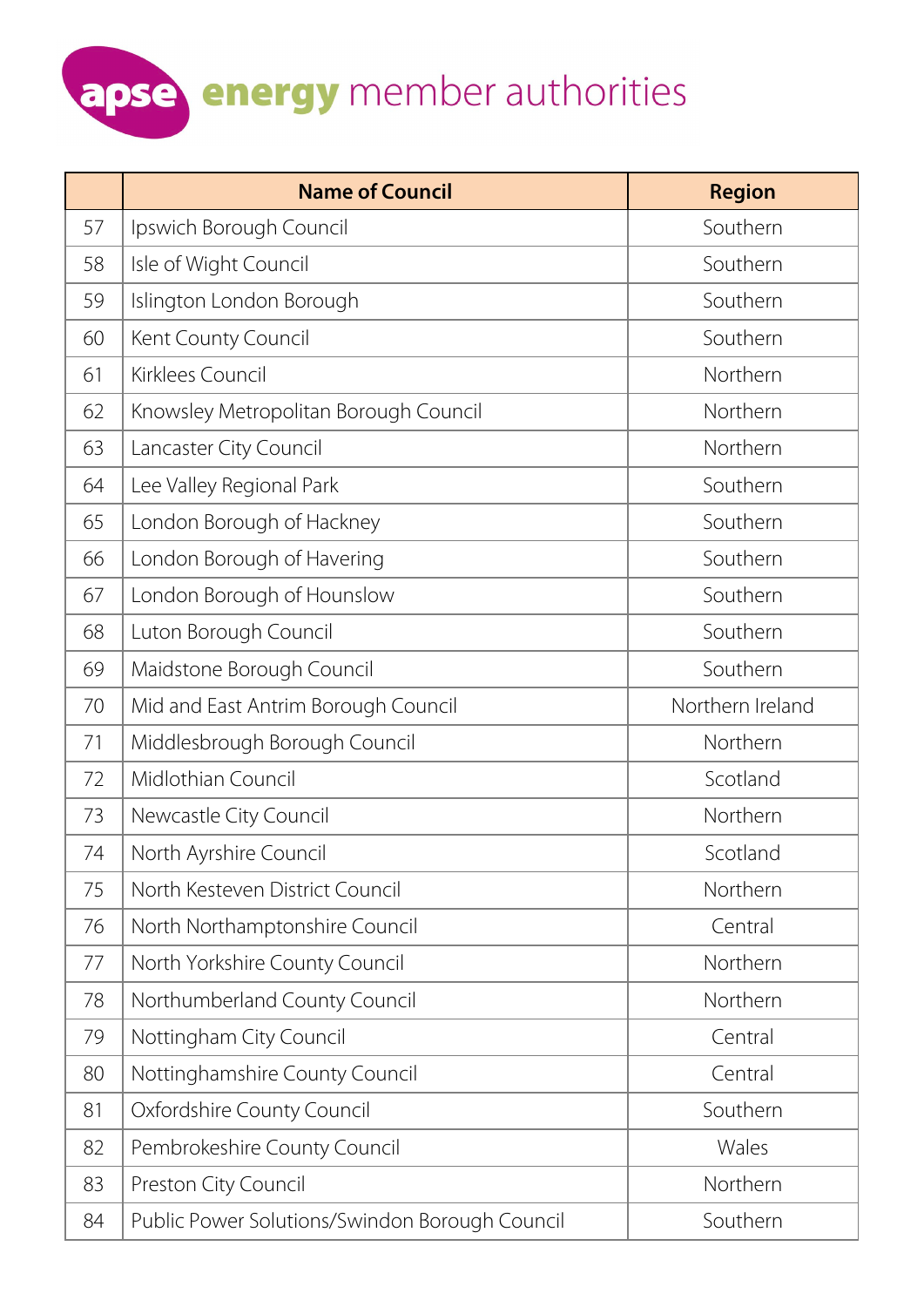|     | <b>Name of Council</b>                           | <b>Region</b> |
|-----|--------------------------------------------------|---------------|
| 85  | Reading Borough Council                          | Southern      |
| 86  | Renfrewshire Council                             | Scotland      |
| 87  | Salford City Council                             | Northern      |
| 88  | Sandwell Metropolitan Borough Council            | Central       |
| 89  | Scarborough Borough Council                      | Northern      |
| 90  | Sefton Metropolitan Borough Council              | Northern      |
| 91  | Selby District Council                           | Northern      |
| 92  | Sevenoaks District Council                       | Southern      |
| 93  | Sheffield City Council                           | Northern      |
| 94  | Shetland Islands Council                         | Scotland      |
| 95  | South Ayrshire Council                           | Scotland      |
| 96  | South Hams District & West Devon Borough Council | Southern      |
| 97  | South Lakeland District Council                  | Northern      |
| 98  | South Oxfordshire & Vale of White Horse Councils | Southern      |
| 99  | South Tyneside Metropolitan Borough Council      | Northern      |
| 100 | Southampton City Council                         | Southern      |
| 101 | Southend-on-Sea Borough Council                  | Southern      |
| 102 | Spelthorne Borough Council                       | Southern      |
| 103 | St Helens Metropolitan Borough Council           | Northern      |
| 104 | Staffordshire Moorlands District Council         | Central       |
| 105 | Stevenage Borough Council                        | Southern      |
| 106 | Stockton-on-Tees Borough Council                 | Northern      |
| 107 | Surrey Heath Borough Council                     | Southern      |
| 108 | Swansea City and County Council                  | Wales         |
| 109 | <b>Tendring District Council</b>                 | Southern      |
| 110 | Wakefield Metropolitan Council                   | Northern      |
| 111 | Warrington Borough Council                       | Northern      |
| 112 | <b>Warwick District Council</b>                  | Central       |